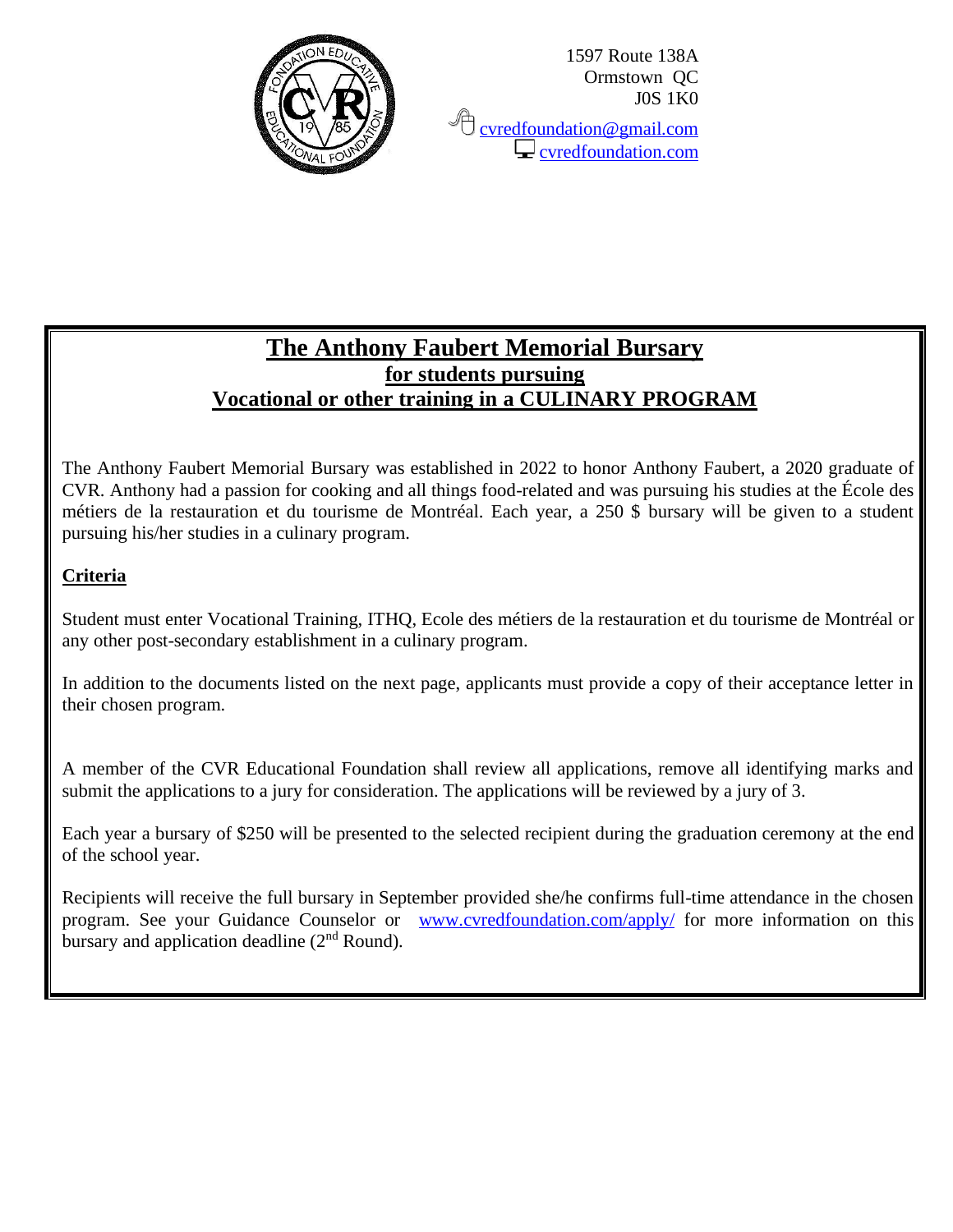## **The Anthony Faubert Memorial Bursary for students pursuing Vocational or other training in a CULINARY PROGRAM**

# **Criteria**

Dear applicant,

Bear in mind that the following criteria are used by the jury members who will review your submission. Please feel free to show this document to the people who will be writing your letters of reference.

### **1. A letter of intent (20 pts)**

Above-average commitment to the task or skill with a desire to improve or learn more. (10 pts)

- Does student explain why he/she is pursuing this career path?
- What experiences influenced their choice?

Originality and sincerity from the student. The student is also encouraged to explain whether he/she had to overcome any types of challenges to achieve their goals. (10 pts)

#### **2. One reference letter from a CVR teacher (10 pts)**

Outlining the applicant's overall attitude, work habits, personality, and desire to succeed.

#### **3. One reference letter from a person outside school milieu (10 pts)**

Outlining the overall character of the applicant and work ethics. This letter cannot be written by a family member or any NFSB staff member.